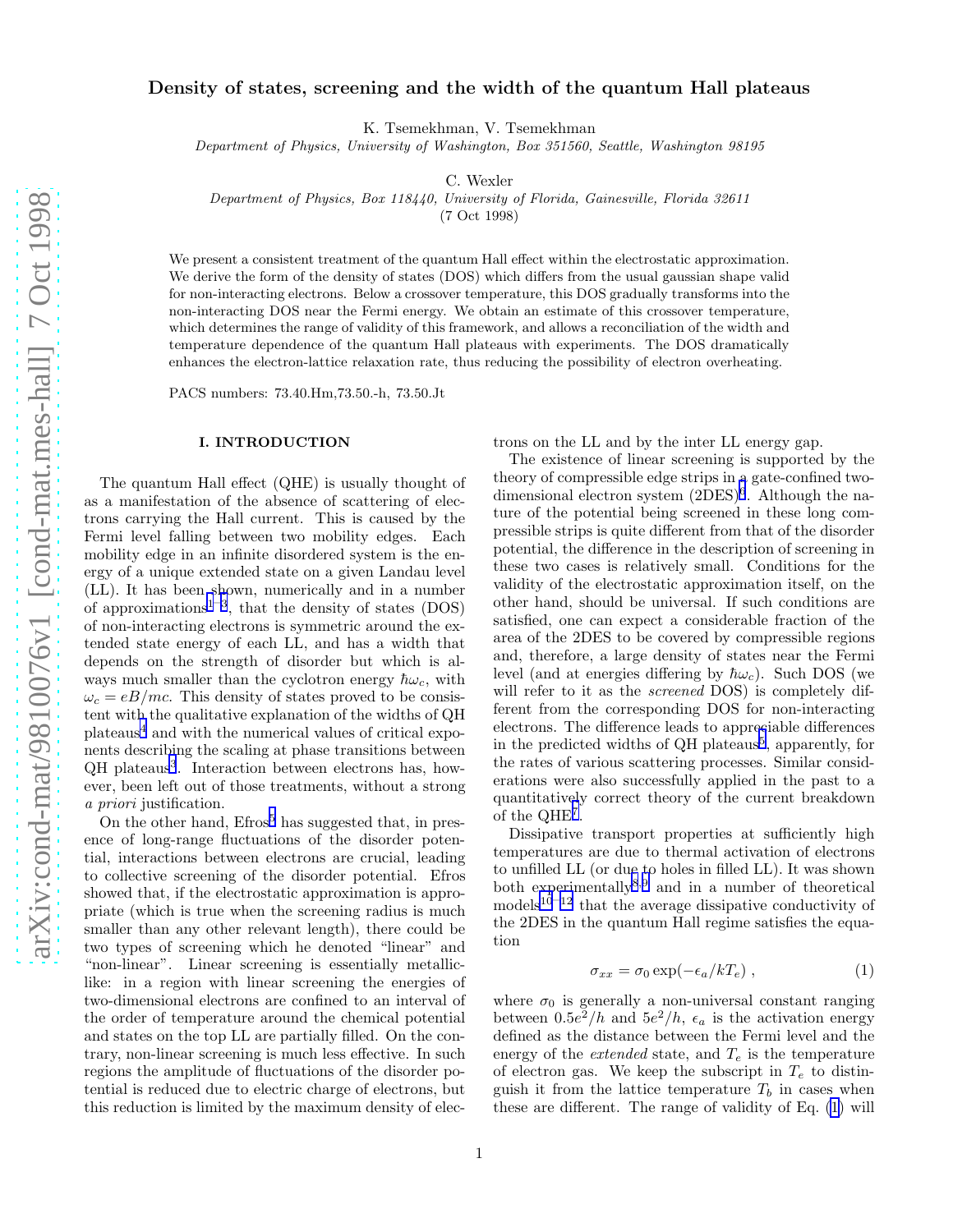<span id="page-1-0"></span>be discussed later in this paper. We want to stress at this point, however, that Eq. [\(1](#page-0-0)) implies an exponential smallness of  $\sigma_{xx}$ , and therefore, exponentially small Joule heating due to scattering inside the system.

One of the consequences of the non-interacting DOS is the suppression of scattering events by delocalized states since they are all deep under the Fermi level. Therefore, the energy relaxation rate via phonon emission would also be small in this case. If this non-interacting approximation was valid, under some conditions the phononmediated energy relaxation could become slower that the Joule heating, resulting in observable overheating of the 2DES[8](#page-11-0),[9](#page-11-0),[13](#page-11-0),[14](#page-11-0). Alternatively, the interacting DOS provides for a macroscopic fraction of states at the Fermi level and, therefore, allows a very effective coupling of the 2DES to the lattice. Overheating, in this case, becomes negligible.

In this paper we address the question of the range of validity of both non-interacting DOS and screened DOS. The former is valid at low temperatures, while the latter dominates in the higher temperature regimes. We present an estimate of the crossover temperature falling in the range between 10 mK and 1K depending on various parameters of the sample and on experimental quantities. At temperatures above this crossover value, the screened DOS leads to a gigantic enhancement of the typical phonon emission rates and, therefore, to the absence of overheating in the QH regime.

The paper is organized as follows. In Sec. II we discuss the screening of a long-range disorder potential, closely following the formulation by Efros<sup>[5](#page-11-0)</sup>. The concept of screening is then used to introduce the new form of the DOS of interacting electrons. In Sec. [III](#page-3-0) we examine the range of validity of the electrostatic approximation and present an intuitive picture of the physics beyond this range. Section [IV](#page-4-0) deals with the evolution of the quantum Hall effect with temperature. We derive an estimate for the crossover temperature below which the DOS behaves more closely to the conventional DOS for non-interacting electrons in a random potential, at least close to the Fermi energy. We also propose a theory of the melting of the QH liquid and present numerical results supporting our understanding of the development of the DOS with the temperature. Finally, in Sec. [V](#page-8-0) we discuss dissipative processes in the context of the screened DOS, which dramatically enhances the electron-lattice relaxation rate thus eliminating electron overheating in the QH effect.

### II. SCREENING

We will describe the QH system in a hierarchy of approximations. In each hierarchical level the common goal will be the determination of the spatial distribution of filling factors for each LL  $[n^{(N)}(\mathbf{r})]$ . In a strong magnetic, for sufficiently slowly varying external potentials (of any nature) it is a good approximation to consider all the states on consecutive LLs to be locally separated by  $\hbar\omega_c$ .

The hierarchy starts with a simple electrostatic approximation. A local filling factor is used to obtain the classical charge density distribution  $\rho(\mathbf{r})$  using

$$
\rho(\mathbf{r}) = \frac{1}{2\pi l^2} \sum_{N} n^{(N)}(\mathbf{r}) , \qquad (2)
$$

where  $l = (\hbar c/eB)^{1/2} \sim 100$  Å is the magnetic length. This approximation is equivalent to finding the electron density distribution  $\rho(\mathbf{r})$  which minimizes the free energy of the system. At zero temperature this corresponds to the minimization of a Hamiltonian consisting of the potential energy of interactions between electrons, interaction with the background disorder and quenched kinetic energy:

$$
\mathcal{H}_1 = \frac{e^2}{2\epsilon} \iint d^2 \mathbf{r} \, d^2 \mathbf{r}' \, \frac{\rho(\mathbf{r})\rho(\mathbf{r}')}{|\mathbf{r} - \mathbf{r}'|} + e \int d^2 \mathbf{r} \, \rho(\mathbf{r}) V(\mathbf{r}) \n+ \sum_N (N + \frac{1}{2}) \hbar \omega_c \int d^2 \mathbf{r} \, n^{(N)}(\mathbf{r}) .
$$
\n(3)

The third term in the right-hand side of Eq. (3) reflects the existence of a gap between the Landau levels. The problem corresponding to Hamiltonian  $\mathcal{H}_1$  was first analyzed and then solved numerically by Efros and co-workers<sup>[5](#page-11-0),[15](#page-11-0),[16](#page-11-0)</sup> for a disorder potential created by remote donors in a plane parallel to the 2DES. As these authors pointed out, for essentially any disorder potential the response of the electron system results in two types of screening which they labeled linear and non-linear. In the linear screening regions the total electrostatic potential

$$
\Phi(\mathbf{r}) = \frac{e}{\epsilon} \int d^2 \mathbf{r}' \frac{\rho(\mathbf{r}')}{|\mathbf{r} - \mathbf{r}'|} + eV(\mathbf{r}) \tag{4}
$$

is flat and satisfies the equation

$$
\Phi(\mathbf{r}) = \mu - (N + \frac{1}{2})\hbar\omega_c , \qquad (5)
$$

where  $\mu$  is the chemical potential and N is the top partially-filled LL in the vicinity of point r. The filling factor  $n^{(N)}(\mathbf{r})$  in such areas, which are called *compress*ible, varies between zero and one.

In contrast to this situation, there are also incompressible regions of non-linear screening which are characterized by a complete filling of the top-most Landau level  $n^{(N)}(\mathbf{r})=1$ . In these cases the potential satisfies the inequalities

$$
\mu - (N + \frac{3}{2})\hbar\omega_c < \Phi(\mathbf{r}) < \mu - (N + \frac{1}{2})\hbar\omega_c.
$$
 (6)

Before going up in hierarchy, we give our interpretation of these equations. With respect to the effectiveness of screening, one can imagine two situations: a compressible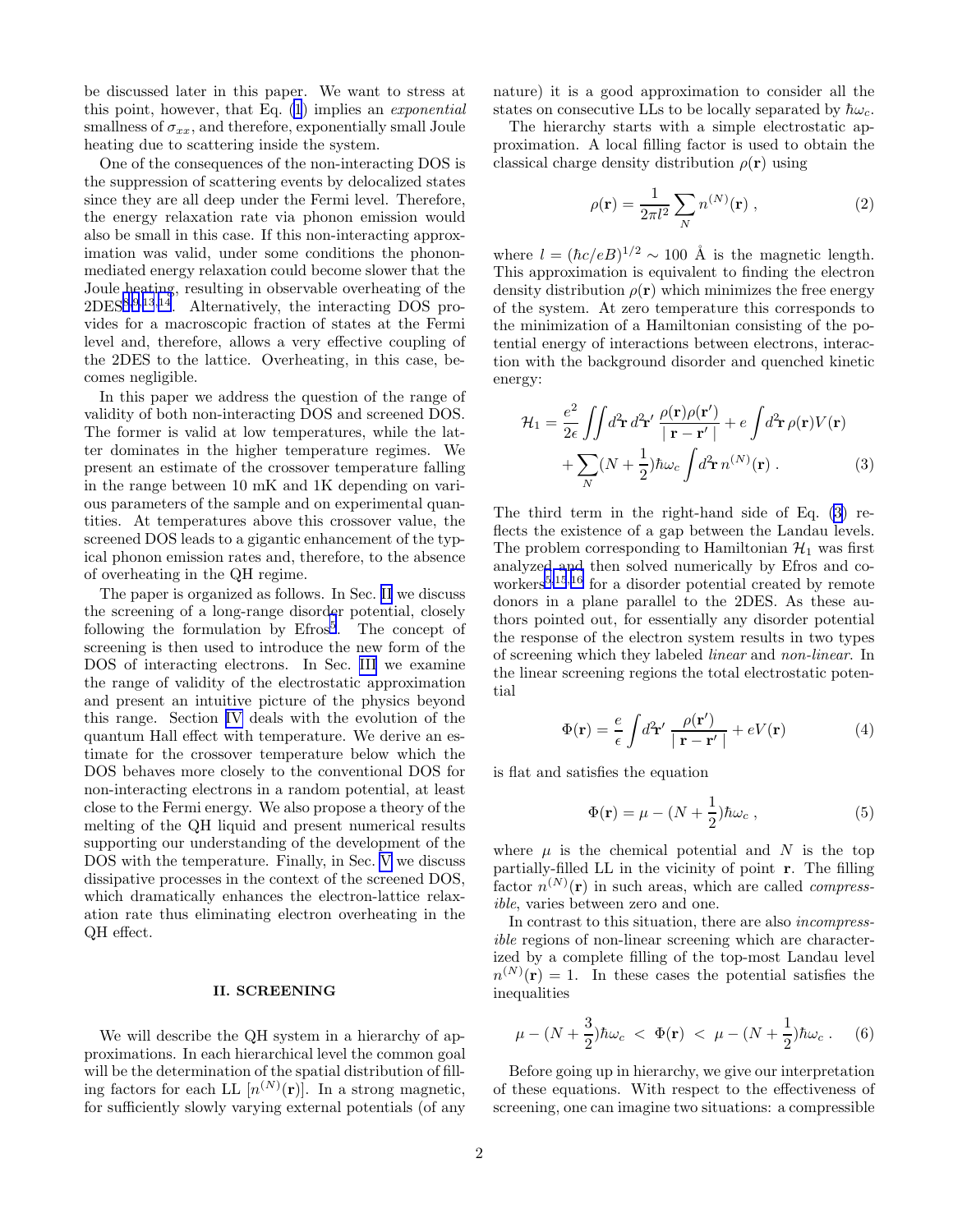region percolates or an incompressible region percolates. In the former situation, there are extended states at the Fermi energy and the system behaves essentially as a metal. The latter scenario describes the quantum Hall effect since in this case, the extended states are away from the Fermi level, scattering processes are suppressed and the Hall conductance is quantized with a very high accuracy.

A typical picture of an inhomogeneously filled 2DES is shown on Fig. 1. It is the result of our numerical simulations of the 2DES at finite temperature, the essence of which will be described in the following Sections. In the QH regime (Fig.  $1(a)$ ) the majority of the plane is taken by incompressible (completely filled LLs) areas. Yet, compressible lakes still take a finite fraction of the sample. By the virtue of Eq. [\(5](#page-1-0)) we conclude that a finite fraction of the total number of states have energy equal to the chemical potential. Since all the partially filled regions have sizes smaller than the sample size, the corresponding quantum states ought to be localized and do not contribute to dissipation. To a limited extent, the situation is similar to a common 3-dimensional insulator system, where there are states present at the Fermi level but all of them are localized in space. However, there is a major departure from this picture: while in a common insulator the density of states is smooth around the Fermi level (or even vanishes in semiconductors due to the Coulomb gap), in the case under study it is strongly peaked around the Fermi level. Finite temperature and neglected correlations, the effects which we consider below, tend to smear the peak, but the weight of partially filled states remains finite.

Quite remarkably, the form of the DOS does not change dramatically with the onset of the dissipative regime with a percolating compressible region [see  $1(a)$ , (b) and Figs.  $2(a)$ , (b). While the landscapes of filling factor and potential do undergo major changes with the density of electrons passing through the critical value corresponding to the boundary between the two percolating regimes, the DOS changes only quantitatively and in a smooth fashion. The existence, in both regimes, of a finite fraction of states on the Fermi level, allows a percolation transition to occur without a visible transformation of the DOS. During the transition, most of the states in the percolating compressible region remain localized. The presence of these localized states at the Fermi level, however, does have profound effects since these states can actively participate in low energy scattering processes, giving rise to finite dissipative conductivity.

Comparing the situation above to the metal-insulator transition in 3-dimensional systems, we note that the latter one occurs when the states on the Fermi level transform from localized to extended: the number of such states in the localized regime is so small that they are always spatially separated from each other by wide potential barriers and can only conduct via exponentially small hopping. One can say that in conventional 3D metalinsulator transition the Fermi level moves with respect



FIG. 1. Electron density distribution in the 2DES; shaded areas represent compressible, partially filled states on the first or second LL, white regions are incompressible. a.: Incompressible region percolates (QH regime); b.: Compressible region percolates.

to the DOS; in the 2D system under consideration both the Fermi energy and the DOS are almost rigid. Instead, the main transformation is the motion of the energy of the extended state, which approaches the Fermi energy as the system moves away from the QH regime.

We conclude that the structure of the DOS near the Fermi level, in a regime when the electrostatic approximation is justified, plays a crucial role in the mechanisms of conductivity. The origin of this DOS can easily be seen from the Hamiltonian of Eq. [3.](#page-1-0) Compared to a typical 3-dimensional electron system, its kinetic energy term is quenched by the strong magnetic field and replaced by the quantized energy of electrons on a given LL. As long as this replacement is valid and the number of filled Landau levels is sufficiently small, there are no further degrees of freedom for the electron cloud other than the potential energy. In 3D systems the states with the same average potential energy (in the same spatial region) would have different average kinetic energies thus providing for a continuous spectrum of the energies of these quantum states; no preference in the DOS would then be given to the Fermi energy. In the 2DES in a strong magnetic field, the potential energy is minimized and all the states in the "screened" region tend to have the same total energy, equal to the Fermi energy.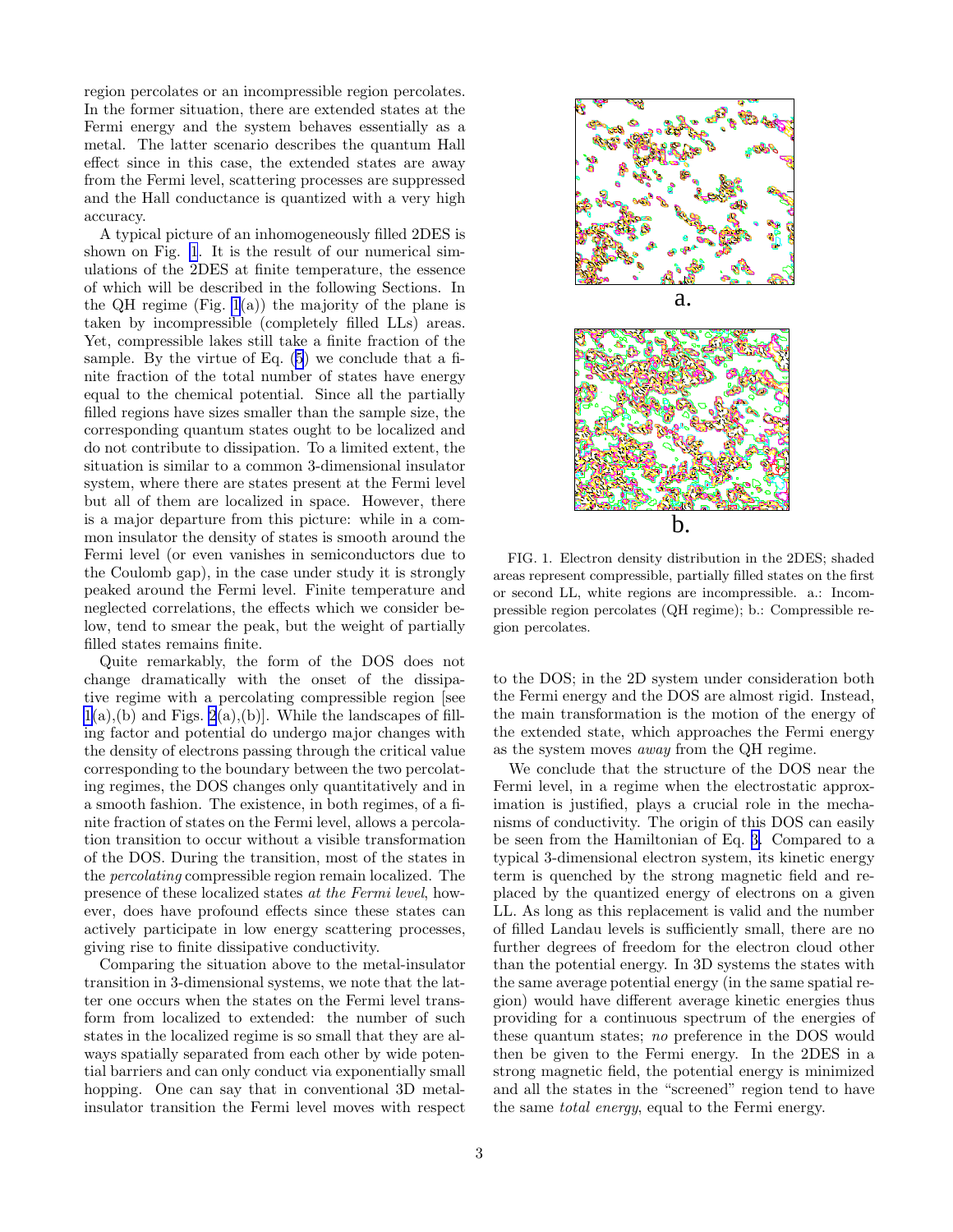<span id="page-3-0"></span>

FIG. 2. Density of states for interacting electrons at two different values of the magnetic field. a.: In the quantum Hall regime; b.: In transitional regime.  $E_0$  is the center of LL in the corresponding non-interacting system. Note that the only visible difference is the position of the energy of the extended states relative to the Fermi level. The DOS is always peaked at the Fermi level.

## III. RANGE OF VALIDITY OF THE ELECTROSTATIC APPROXIMATION

Let us analyze more carefully the assumptions of the electrostatic approximation. We begin by estimating the size of the neglected kinetic energy term. Consider a mean-field equation for a single electron in the presence of the random potential  $V(\mathbf{r})$ . Under the assumption of a sufficiently weak and slow varying electric field  $\mathcal{E} \ll \hbar \omega_c / el$  one can expand locally  $V(\mathbf{r})$  and write the corresponding one-particle Hamiltonian keeping only the linear term:

$$
H = \frac{(\mathbf{p} + e\mathbf{A}/c)^2}{2m} - e\,\mathcal{E}\,y\,,\tag{7}
$$

where  $\mathcal{E} \sim u_0/e\lambda$  is a typical local electric field due to a disorder potential of size  $u_0$  and correlation length  $\lambda$ . It is natural to choose the direction perpendicular to the local electric field as a quasi-translationally invariant one. Then, within the region where this approximation  $equation<sup>17</sup>$  $equation<sup>17</sup>$  $equation<sup>17</sup>$ .

is valid, it is possible to enumerate the solutions by the wave-vectors corresponding to the quasi-translationally invariant direction, as it is done in a common Landau

This electric field produces a quadratic energy shift

gives the value  $(e \mathcal{E} l)^2 / \hbar \omega_c \sim 0.01 \hbar \omega_c$  for long wavelength disorder potential. This justifies neglecting the kinetic energy term in the system we are interested in, since fluctuations of the bare potential commonly exceed  $\hbar\omega_c$ . Moreover, in screened regions, the minimization of the potential energy leads to a simultaneous reduction of the kinetic term as well (decreasing of the potential fluctuation of a certain wavelength implies a decrease of the corresponding electric field by the same factor). Therefore, inclusion of the quadratic kinetic energy term does not produce any major change, which validates the electrostatic approximation used in Sec. [II.](#page-1-0)

The electrostatic picture can still be changed by quantum effects. Quantum correlations contribute an additional term into the energy density of the homogeneous  $2$ DES<sup>[15](#page-11-0),[18](#page-11-0)</sup>. One possible form of writing this term is<sup>15</sup>:

$$
H_0(\nu) = \sqrt{2\pi} \frac{e^2}{\epsilon} n_0^{3/2} g(\nu) , \qquad (8)
$$

where  $n_0$  is the density on each Landau level,  $\nu$  is the filling factor and  $g(\nu)$  is some complicated function of  $\nu$ of order of unity at  $\nu = 1$ . This term is responsible for a finite screening radius  $r_s$ , contrary to the classical value  $r_s = 0$ . It is clear that there are only two characteristic length scales where quantum effects set in: the size of the wavefunction and the average distance between particles on each Landau level. The first length is entirely determined by the magnitude of magnetic field while the second one depends also on the density. When the filling factor is close to  $\nu = 1$  both length scales are of the order of magnetic length; the screening length should, therefore, be of the order of the magnetic length as well. This agrees with an estimate for  $q_s = 2\pi/r_s$  from Eq. (8):

$$
q_s = 2\pi \frac{e^2}{\epsilon} \left(\frac{d^2 H_N}{dn^2}\right)^{-1} . \tag{9}
$$

Although Eq. (8) may not be a good approximation for such an inhomogeneous system as the one we study, it gives a good order-of-magnitude estimate, at least for external potentials with wavelengths  $\lambda > l$ . The meaning of  $q_s$  here is the same as in the usual 3-dimensional theory of screening: it measures how effectively a given harmonic  $V_q$  of an external potential is reduced due to electron interactions. In the 2DES with Coulomb interaction in all the Fourier components of external potential one has to make a replacement  $q \to q + q_s$  in order to reproduce the corresponding harmonic of the screened potential. The Fourier component of the screened potential is  $\tilde{F}_{\mathbf{q}} \sim (q +$  $(q_s)^{-1}$ , and therefore screening is effective for harmonics with  $q \ll q_s$  and much less so for  $q \geq q_s$ .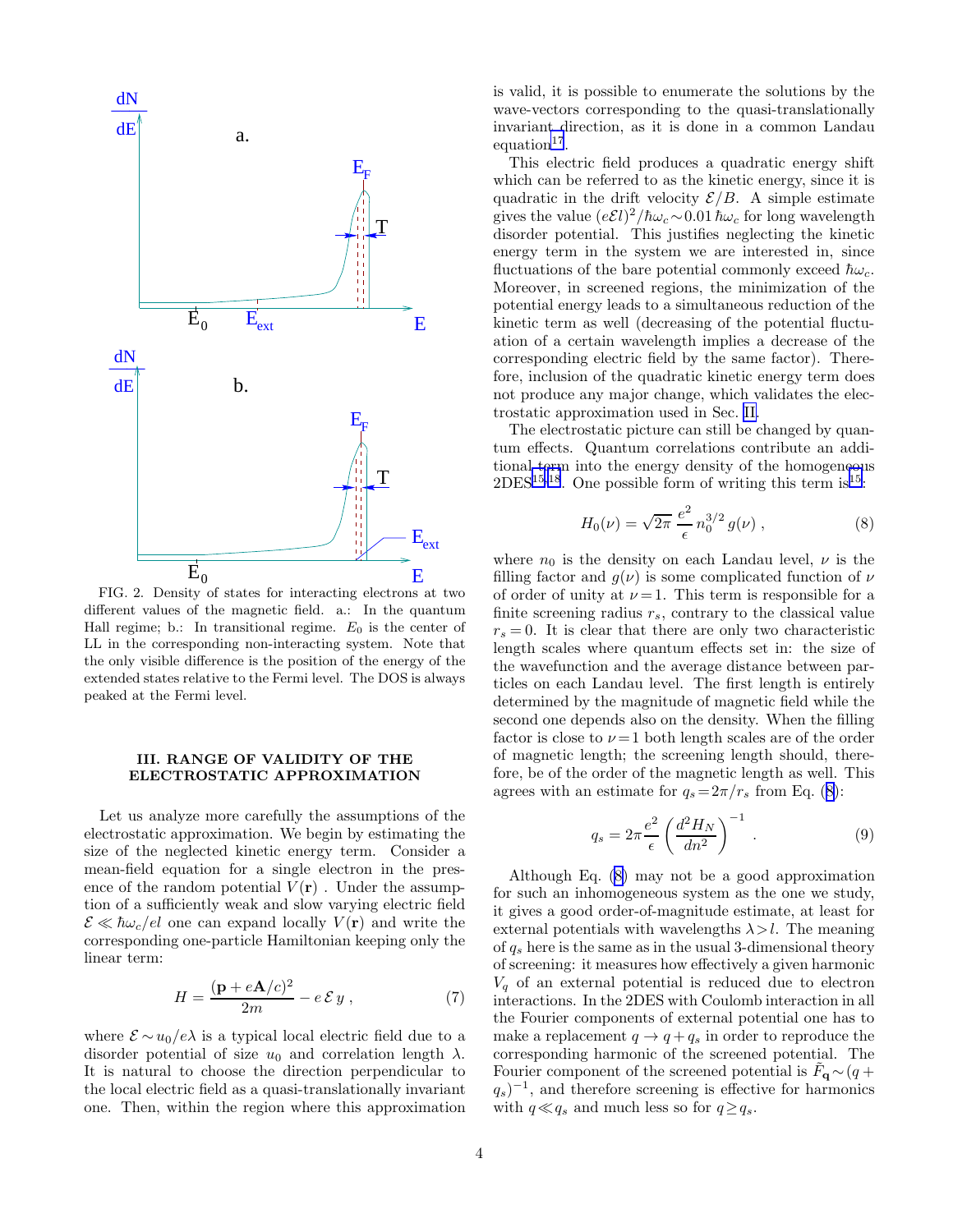<span id="page-4-0"></span>The effect of electrostatic screening is the result of a density response while the correlation energy is determined by the *filling factor* of quantum states. When the density and the filling factor are equal to each other, that is, when the relevant length scales are much larger than the extent of the wavefunction, electrostatic and correlation energies behave coherently. In regions with linear screening, the one-particle quantum states that correspond to the minimum total energy of the system, have energies equal to the chemical potential. Although electrostatic screening is limited by the effects of correlations, and therefore, the electrostatic potential differs significantly from the chemical potential, individual energies, being the combinations of electrostatic and correlation contributions, fall around the chemical potential  $(\pm k_BT)$ . Such states are filled partially and behave like a metal.

We would like to point out that even in the regions of partial filling there is still a residual electric field due to the finite screening length. For disorder potentials with  $q > q_s$  the *electrostatic interaction* becomes ineffective. The range of wavevectors  $q$  where, in turn, the *corre*lation potential becomes unable to alter the individual particle energies prescribed by electrostatic potential is defined by the condition that there be one particle within one fluctuation of the potential. We come to the conclusion that both electrostatic interaction and correlation potential do not affect individual particle energies for external harmonic potentials with the wavelengths  $\lambda \leq l$ . Rephrasing it, if the system "knows" about the presence of fluctuations of potential with  $\lambda \leq l$ , the states in this system are either completely filled or empty; no partial filling is possible. This sets a natural limit to electrostatic approximation: if the external potential fluctuations with the wavelength  $\lambda \leq l$  are important, the full quantum problem needs to be solved.

### IV. FINITE TEMPERATURE EFFECTS. GENESIS OF THE QHE

We now consider how the picture presented in the previous Section manifests itself in the QHE. Our object of attention will be so-called clean systems which are ex-perimentally realized in GaAs/AlGaAs heterojunctions<sup>[5](#page-11-0)</sup>. In those systems, a random potential is mainly created by remote Silicon donors placed in a layer parallel to the 2DES, a spacer thickness d (of the order of several hundred  $\AA$ ) away from it. As demonstrated by Efros<sup>[5](#page-11-0)</sup>, a random distribution  $C(\mathbf{r})$  of such donors produces an electrostatic potential  $\Phi(\mathbf{r})$  in the plane of 2DES which is given by:

$$
\Phi(\mathbf{r}) = 2\pi \frac{e^2}{\epsilon} \int \frac{d^2q}{q} C(\mathbf{q}) e^{i\mathbf{q}\mathbf{r} - qd} , \qquad (10)
$$

where

$$
C(\mathbf{q}) = \int \frac{d^2r}{(2\pi)^2} C(\mathbf{r}) e^{-i\mathbf{q}\mathbf{r}} . \qquad (11)
$$

Equation (10) clearly shows that harmonics of the random potential with  $qd > 1$  are exponentially suppressed. This lead the authors of Refs. [5,15,16](#page-11-0) to the conclusion that short-wavelength potential fluctuations are not important. Let us analyze the picture of the QHE under this assumption.

For filling factors  $\nu$  close to an integer, say, from the upper side,  $\nu = N + \delta$ , there are very few electrons above the top-most filled Landau level. As shown in Refs. [5,15](#page-11-0), the transition between the wavelengths of the harmonics that are effectively screened (linear screening regime) and those which are poorly screened (non-linear screening regime) can be written as

$$
R_c = \pi l^2 \frac{\sqrt{C}}{\delta} , \qquad (12)
$$

where  $C$  is an average areal donor density. For sufficiently small  $\delta$ ,  $R_c$  becomes large and surpasses the spacer thickness d. In this case some strong harmonics in the random potential are left unscreened since screening would require many more electrons from the lower Landau levels to participate and, therefore, many excitations over the magnetic gap  $\hbar\omega_c$ . If the region with non-linear screening percolates, the QHE is observed since in the non-linearly screened regions only completely filled or empty Landau levels are present. For spin-degenerate Landau levels a rough estimate gives  $|\delta| < \delta_c$ , with  $\delta_c \simeq 0.1$  for the width of the QH plateau under typical conditions. This clearly contradicts with the observed QH plateaus at small temperatures which are very wide.

Another weakness of the theory, originating in the neglect of the short wavelength harmonics of the disorder potential, is its prediction for the temperature depen-dence of the QH plateaus widths<sup>[5](#page-11-0)</sup>. Contrary to the experimentally observed monotonous increase of the width with lowering the temperature<sup>[19](#page-11-0)</sup> with a feature at a nonuniversal temperature of about  $T \simeq 300 \text{mK}$ , this theory predicts narrowing of the plateaus with cooling down.

Based on the discussion following Eq.([9\)](#page-3-0) we will show that it is possible to complement the present theory to build a consistent description of the QH effect spanning a wide range of temperatures. Realistic conditions for observing the QHE assume some finite temperature  $T$ . This, of course, affects the density of states. The sharp peak at Fermi energy is smeared into a broader line. Consider a filling factor at which the region of linear screening percolates,  $|\delta| \geq \delta_c$ . Then the states inside the percolating region correspond to states inside the DOS peak near the chemical potential  $\mu$ , and their energies fall within the temperature  $T$  around  $\mu$ . This description is correct as long as linear screening is in effect. We have argued that all harmonics are linearly screened (in the sense explained above) as long as the wavelength  $\lambda \gg l$ . In other words, even inside a linearly screened region, fluctuations of the disorder potential with sufficiently short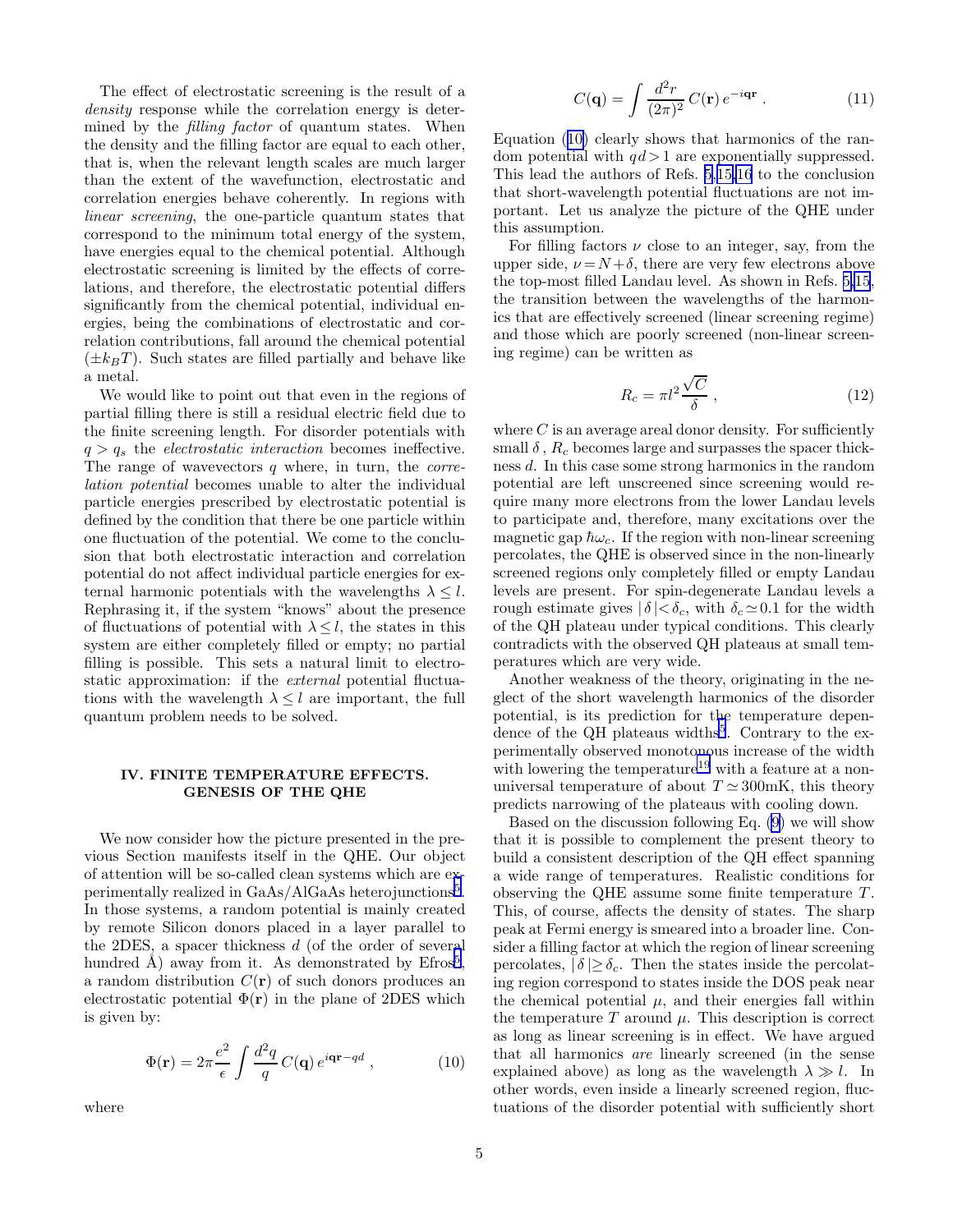

FIG. 3. Temperature dependence of the QH plateau width. Measurements for two samples with mobilities  $\mu_1 < \mu_2$  are shown (after Gee *et al.*<sup>[19](#page-11-0)</sup>).

wavelengths are not significantly affected by electron interactions. However, if the amplitude of these fluctuations is much smaller than the temperature they are not seen by the system; they appear like small ripples on top of big waves [Fig. 4(a)] and the occupation numbers of the states involved are practically unchanged.

When the size of these unscreened fluctuations becomes comparable with temperature, however, the distribution of occupation numbers changes dramatically, and eventually, when the amplitude of high frequency harmonics exceeds the temperature, the possibility of partial filling is eliminated. In this case the linearlyscreened, metallic regions, break into pieces of completely filled or empty top-most Landau level. In each and all of these parts, the electrons behave as an incompressible liquid and depending on which filling factor percolates, the Hall conductance takes the corresponding quantized value  $[Ne^2/h$  or  $(N-1)e^2/h]$ .

It is now possible to make a rough estimate for the crossover temperature. If we denote the crossover wavelengthby  $\lambda_c$  and use Eq. ([10\)](#page-4-0), we find that the amplitude  $V_c$  of the harmonic  $\lambda_c$  is given by

$$
V_c(q=2\pi/\lambda_c) = V_0 e^{-2\pi d/\lambda_c} , \qquad (13)
$$

where  $V_0$  is a typical amplitude of the long-wavelength fluctuations. Because of the uncertainty in  $\lambda_c$  and the exponential dependence of  $V_c$  on it, the evaluation of  $V_c$ can be unreliable. We note, however, that for  $\lambda_c = d, V_c =$  $2\times10^{-3}V_0$ . Since  $V_0$  is usually of the order of several  $\hbar\omega_c$ , and for typical densities  $\nu = 1$  corresponds to  $\hbar \omega_c \simeq 100$ K, we have an estimate of several hundred millikelvin for  $V_c$ . As discussed above,  $V_c$  has also a meaning of crossover temperature  $T_c$ , and we therefore conclude that as we lower the temperature around the value  $T \sim T_c$  given by the right-hand side of Eq. (13), the system crosses over from dissipative to non-dissipative, quantum Hall regime. This cross-over temperature is clearly non-universal since it depends on the magnetic field, the spacer thickness and the strength of disorder.



FIG. 4. Fluctuations of the self-consistent electrostatic potential in regions of linear screening. Long wavelength fluctuations are screened to a size of the order of the temperature. Short wavelength fluctuations are not screened. a.:  $T > T_c$ , short wavelength fluctuations are negligible compared with T; b.:  $T < T_c$ , temperature is small compared with the unscreened fluctuations.

We will show below that above the crossover temperature the width of the QH plateau is almost independent of the temperature with a slow growth tendency towards lower temperatures. It is clear that upon crossing  $T_c$  down the width of the plateau starts growing fast since more short-wavelength harmonics become "seen" by the system and larger areas of previously metallic regions break into incompressible pieces. Such a crossover feature has been seen in several experiments at temperatures below  $1K^{9,14,19}$  $1K^{9,14,19}$  $1K^{9,14,19}$  $1K^{9,14,19}$  $1K^{9,14,19}$  $1K^{9,14,19}$  $1K^{9,14,19}$ . At even lower temperatures the long-range part of disorder potential becomes completely irrelevant and one can treat the system as composed of independent electrons in a short-range disorder potential. It is believed that at zero temperature such a system ex-hibits sharp transitions between the QH plateaus<sup>[20](#page-11-0)</sup> so that there is no percolating metallic region at any filling factor. For sufficiently narrow transitional region between the plateaus the behavior becomes universal, i.e. independent of the particular disorder configuration and electron density. This feature is entirely the consequence of the short-range nature of the random potential. Therefore, in order to approach the universal regime the temperature needs to be reduced at least below the crossover temperature. For very clean samples (for example, with a spacer thickness of around 1000  $\AA^{19}$  $\AA^{19}$  $\AA^{19}$ )  $T_c$  can become less than 10mK and universal behavior is usually not achieved.

At this point, it is important to emphasize that, for the relatively clean samples under consideration, the QH plateaus are wide *only* at temperatures  $T \stackrel{<}{\sim} T_c$ , where the quantum effects mentioned above are dominant. In other words, for a wide range of magnetic fields, the QH effect is only observed in the low temperature regime, and as we increase the temperature above  $T_c$ , a metallic region percolates, extended states are close to the Fermi energy and dissipative processes become important.

Consider now the situation when the filling factor is outside the plateau at  $T > T_c$ . The extended state is then in the compressible region (within  $E_F \pm k_BT$ ), and all states in the incompressible region are localized. Let us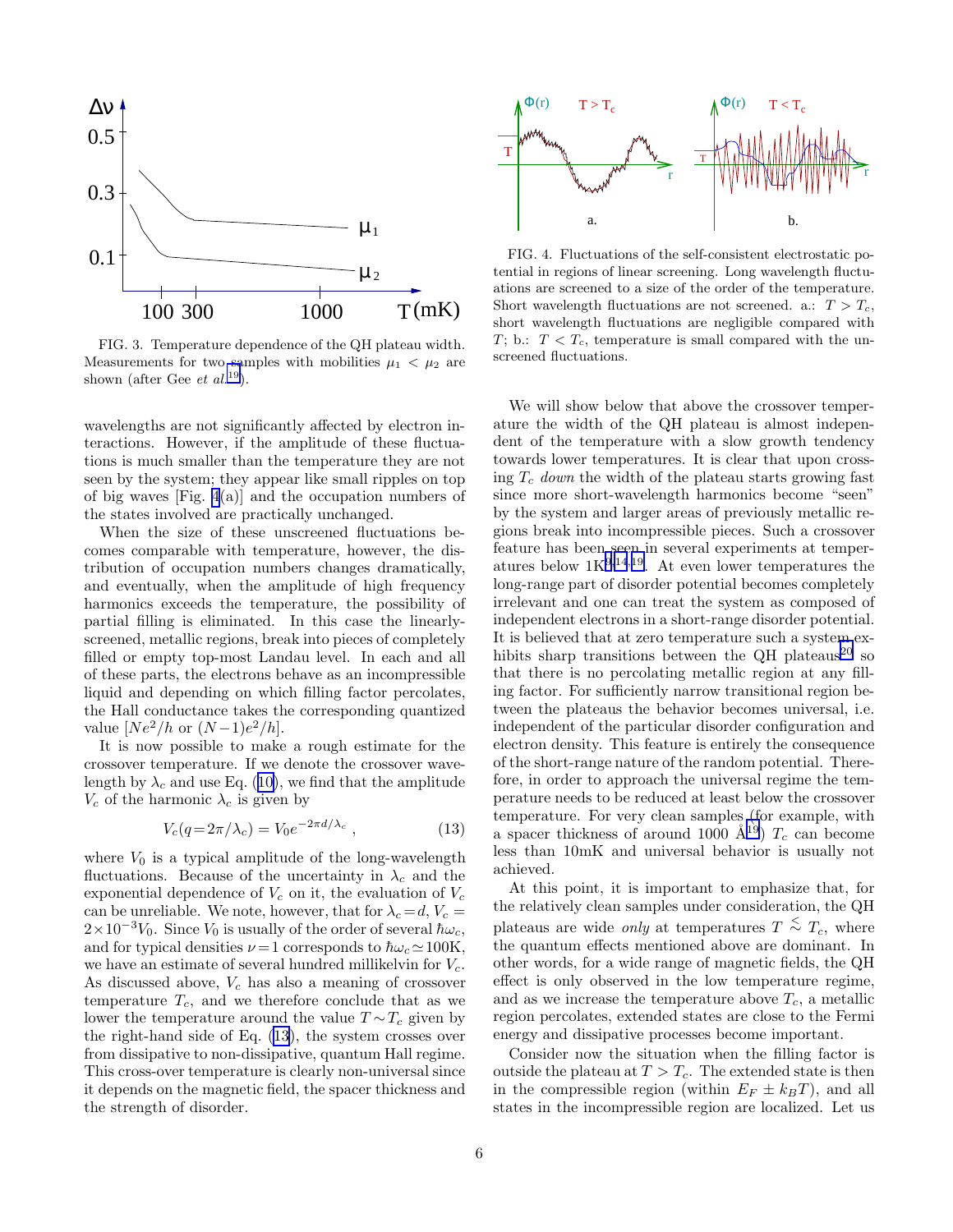now consider the situation in the low-temperature regime  $(T < T_c)$ . Since states in the formerly incompressible region are not majorly affected by quantum effects, we must conclude that any extended state must come from one of the formerly partially filled states. It immediately follows that the distance between the energy of extended states and the Fermi level, or the width of the conventional gaussian DOS in this "quantum regime" cannot exceed  $k_BT_c$ .

There is one additional dramatic consequence of the constraints on the QH liquid in the "quantum regime": there is a maximum "wavelength" of a few magnetic lengths for an alternating structure of completely filled and completely empty states. Consider the transformation of the compressible liquid as the temperature is lowered past  $T_c$ . Only states in the compressible regions can vary the occupation numbers, but these variations are constrained by the necessity to keep Coulomb energy close to the minimum. In order to achieve this, the occupation numbers must alternate with a period comparable to the magnetic length, so that the charge density is not changed significantly. This is in a deep contrast with a conventional perception of the incompressible QH liquid as homogeneous on almost macroscopic length scales.

Similar arguments can be used to study the fractional QHE (FQHE). In general, one would have to talk in terms of composite fermions rather than electrons. This would complicate the picture: the Hamiltonian for composite fermions contains a term which makes the effective magnetic field dependent on the local charge density. However, in the incompressible liquid with a quantized filling factor (i.e.  $\nu = 1/3$ ), the density is constant. In incompressible regions the disorder potential is unscreened and, therefore, the electric field in these regions is of the order of the bare electric field ( $\simeq 0.1 \text{V}/\mu\text{m}$ ). Since the FQHE gap for the strongest fraction does not exceed 1meV, the width of the FQHE liquid may not exceed  $2-3$   $l_B$ . This, most probably, makes it impossible to observe narrow electrostatic-type FQHE plateaus above the corresponding crossover temperature. It also creates additional requirements on a consistent theory of the FQHE. Since the FQHE is thought to be a collective effect, only the liquid with a certain degree of homogeneity can display the FQHE: the narrow rivers mentioned above do not satisfy this property. Only few electronic states across the river may simultaneously be the part of FQHE liquid. These speculations demonstrate the need for modifications in the Laughlin state to consistently describe the FQHE in a disordered system.

Different approach has to be used in "dirty" samples realized in InAs/AlInAs heterojunctions or in Si MOS-FETS. Due to the different origin of the disorder potential, the short-wavelength harmonics are not suppressed exponentially and universal behavior can, in general, be observed at any temperature where the system exhibits the QHE. If a QH plateau exists in such a system it is always wide, and temperature induced onset of dissipation occurs at temperatures which have little dependence on



FIG. 5. Illustration of the melting mechanism of the QH system. I stands for "incompressible", C for "compressible". Thermal fluctuations increase the energies of states near the compressible regions.

the filling factor within the plateau.

#### A. Melting of the QHE liquid

This temperature dependent picture can be extended to the other limit of temperature  $T \gg T_c$ . Then only long-wavelength fluctuations of the potential are relevant in both linearly and non-linearly screened regions. Since the QHE is observed when the latter one percolates, one may ask a question of what are the possible mechanisms that destroy the non-dissipative regime as the temperature is increased. The amplitude of non-linearly screened harmonics is of the order of  $\hbar\omega_c$  while the root mean square of the electric field is the same as for bare disorder potential  $\mathcal{E} = 0.1\hbar\omega_c/el$ . If excitations over the magnetic gap were a relevant mechanism for melting, the corresponding temperature  $T_m$  would be of the order of  $\hbar\omega_c$ while the QHE disappears completely at a temperature an order of magnitude smaller. The following mechanism gives the right order of magnitude estimate for  $T_m$ .

Consider two isolated metallic lakes separated by an incompressible region (Fig. 5). Energies of the states in the lakes can be considered to be equal to the chemical potential  $\mu$ ; states inside the incompressible region are completely occupied and have energies lower than  $\mu$ . Consider a state in the incompressible region nearest to one of the lakes [Fig. 5(a)]. Its energy relative to  $\mu$ can be estimated as  $\epsilon = -e\mathcal{E}l$ , since the average extent of a state is of the order of the magnetic length l. If the temperature T is comparable to  $\epsilon$ , the state becomes partially occupied and thermal fluctuations force its energy to raise closer to the chemical potential. This can happen only due to interactions with other electrons both in the lake and in the incompressible region. As a result of these interactions the size of the completely filled region shrinks and all states raise their energies as well. This situation repeats now with the new nearest-to-the-lake state [Fig. 5(b)].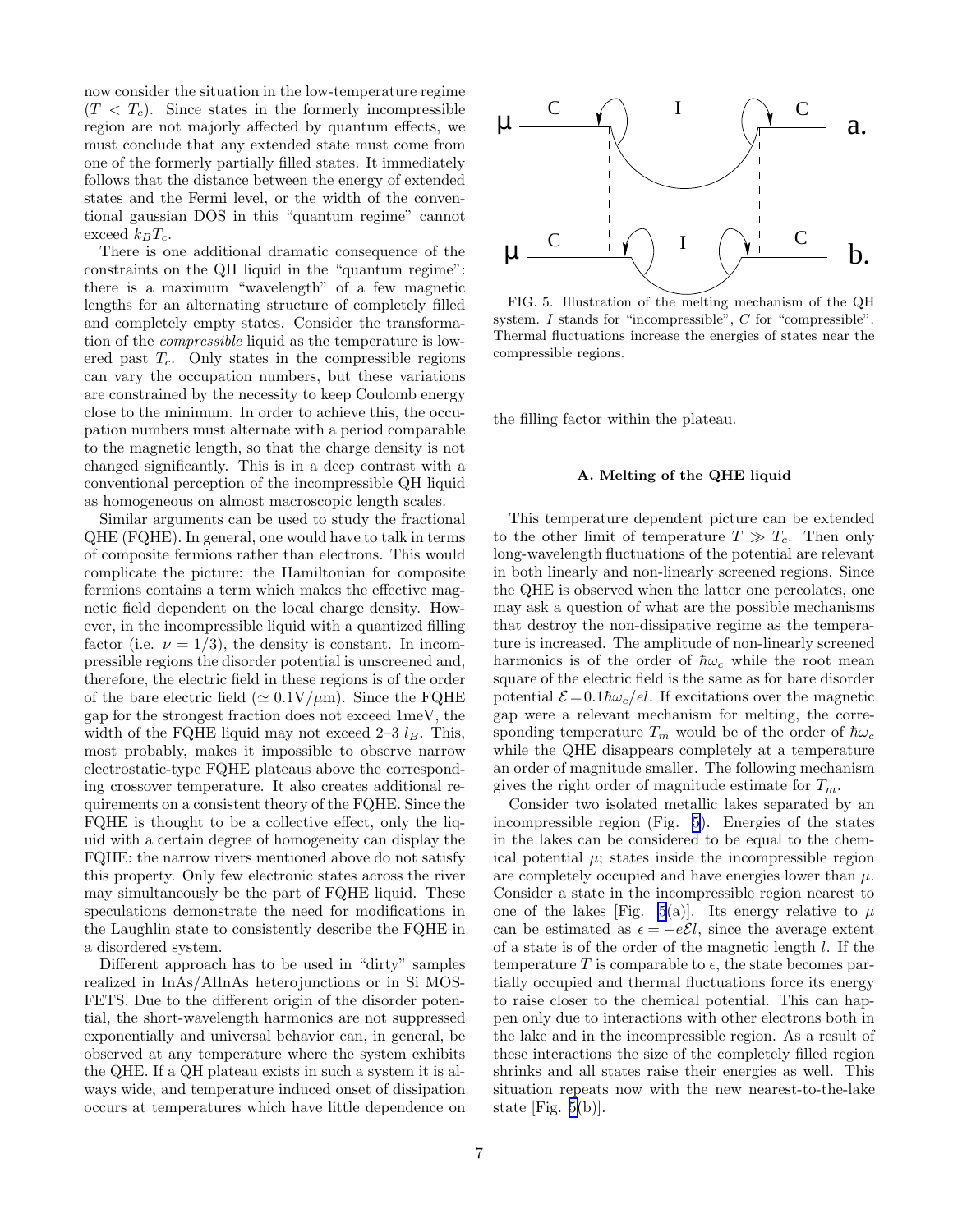It might happen that, during such a chain process, the electric field close to the boundary increases. Then the process is locked in this region unless the temperature is further increased. A natural estimate for the thermal breakdown temperature of the QHE is then

$$
T_m = e \mathcal{E} l = 0.1 \hbar \omega_c \,. \tag{14}
$$

This formula gives a range from a few to several degrees Kelvin, in clean samples, in qualitative agreement with most experiments<sup>[8](#page-11-0),[9](#page-11-0)</sup>.

# B. Plateau width dependence on the number of the filled Landau levels

It is intuitively clear that the width of the QH plateau should be a decreasing function of the number of the filled Landau levels. To understand such dependence we notice that it is the charge density (not the filling factors) which is responsible for screening of the external potential. Consider the same sample at different magnetic fields: in the first case the completely filled first LL percolates, in the second it is the filled second LL  $(\hbar \omega_c^{(1)} > \hbar \omega_c^{(2)})$ . The charge density distribution in the first case leads to the unscreened fluctuations of the potential of the order of  $\hbar \omega_c^{(1)}$ . However, such deep fluctuations are impossible in the second case: as soon as the potential falls below  $\hbar \omega_c^{(2)}$ , the 3rd LL starts filling. Therefore, the regions with partially filled 3rd LL at smaller magnetic fields are larger in size than the corresponding compressible regions with partially filled 2nd LL at stronger magnetic fields. Additional electrons on the top 3rd LL must have come from some other regions in the system: overall it should be neutral on sufficiently large length scales. The only possible reservoir for such electrons are the percolating incompressible regions. By reducing the density, these incompressible regions decrease in size and part of them become metallic. We conclude that both the regions with partially filled 2nd and 3rd LL's are larger than their counterparts (1st and 2nd LL's respectively) at stronger magnetic fields. Therefore, the QH plateau becomes narrower with decreasing the magnetic field, as expected.

#### C. Density of states as a function of temperature

We now return to the DOS and seek to understand how it changes when the temperature is varied. At high temperatures,  $T \gg T_c$ , there is a peak around the Fermi energy with a width of the order of temperature (Fig. [2](#page-3-0)). The amplitude of any unscreened harmonic in the linear screened regions is negligibly small, as compared to the temperature and cannot be seen inside the resonance curve. The tail in the DOS corresponds to states in the incompressible regions.

For temperatures  $T_c \ll T \ll T_m$  this DOS is practically temperature independent (except for a rounding of the peak at higher temperatures). According to the previous discussion, as  $T$  approaches and crosses below  $T_m$ , more states from the tail of the DOS are pumped into the peak. The peak width, of the order of the temperature, changes very little compared to the total width of the DOS. Therefore, in this range of temperatures, the DOS changes by increasing the height of the peak at the expense of the reduction of the weight of the tail.

On the other side, for  $T \ll T_c$ , the amplitude of unscreened fluctuations becomes greater than the width the peak would have at this temperature in the absence of short-range disorder. The width of the peak in the DOS in this case is determined by the strength of shortwavelength disorder potential and is independent of temperature. This is a common non-interacting symmetric DOS with a few modifications: the existence of a residual DOS at the tails spreading out to energies comparable with  $\hbar\omega_c$ , and the distance between the line of symmetry of the DOS and the Fermi level is of the order of  $T_c \ll \hbar \omega_c$ . The Fermi energy is either below or above the center of the peak depending on the filling factor.

We were able to simulate numerically the state of the system for  $T > T_c$ . The procedure consists of minimization of the free energy with respect to local density at finite temperature. The free energy of the system can be written as

$$
\mathcal{F} = \mathcal{H}_1 + k_B T \int d^2 r \sum_N \left( n^{(N)}(\mathbf{r}) \log[n^{(N)}(\mathbf{r})] + \right. \left. + [1 - n^{(N)}(\mathbf{r})] \log[1 - n^{(N)}(\mathbf{r})] \right) , \qquad (15)
$$

where $\mathcal{H}_1$  is defined in Eq. ([3\)](#page-1-0). The last term in Eq. (15) is the entropy of the system described by Fermi statistics. Fig. [6](#page-8-0) demonstrates the density distribution in clean system with average occupation number around  $\nu = 1.92$ . Part (a) corresponds to a temperature  $T = 1K < T_m$ . Figure [6\(](#page-8-0)b) corresponds to a slightly higher temperature,  $T = 2K$ : some expansion of the compressible region is observed. Finally, Fig. [6](#page-8-0)(c) represents the same system at  $T = 3K$  which is apparently greater than  $T_m$ . We could bracket  $T_m$  to within an interval between 2.5K and 2.8K. We also observed very weak dependence of  $T_m$  on the filling factor. An interesting result produced by these calculations is that when the melting occurs at  $\nu > 2.0$ , a metallic percolating region is formed both on the first and second spin-degenerate Landau levels practically at the same time. All the features discussed above are well seen on these plots. Unfortunately, the electrostatic approximation by its nature does not allow us to probe the system at temperatures around and below  $T_c$ . A more sophisticated approach is needed to quantify and, probably, numerically illustrate the crossover picture. At the moment we are unable to present a satisfactory, quantitative model for the microscopical nature of the crossover regime as well as microscopic picture of inhomogeneous QH liquid at temperatures below  $T_c$  (see Refs. [21–23\)](#page-11-0).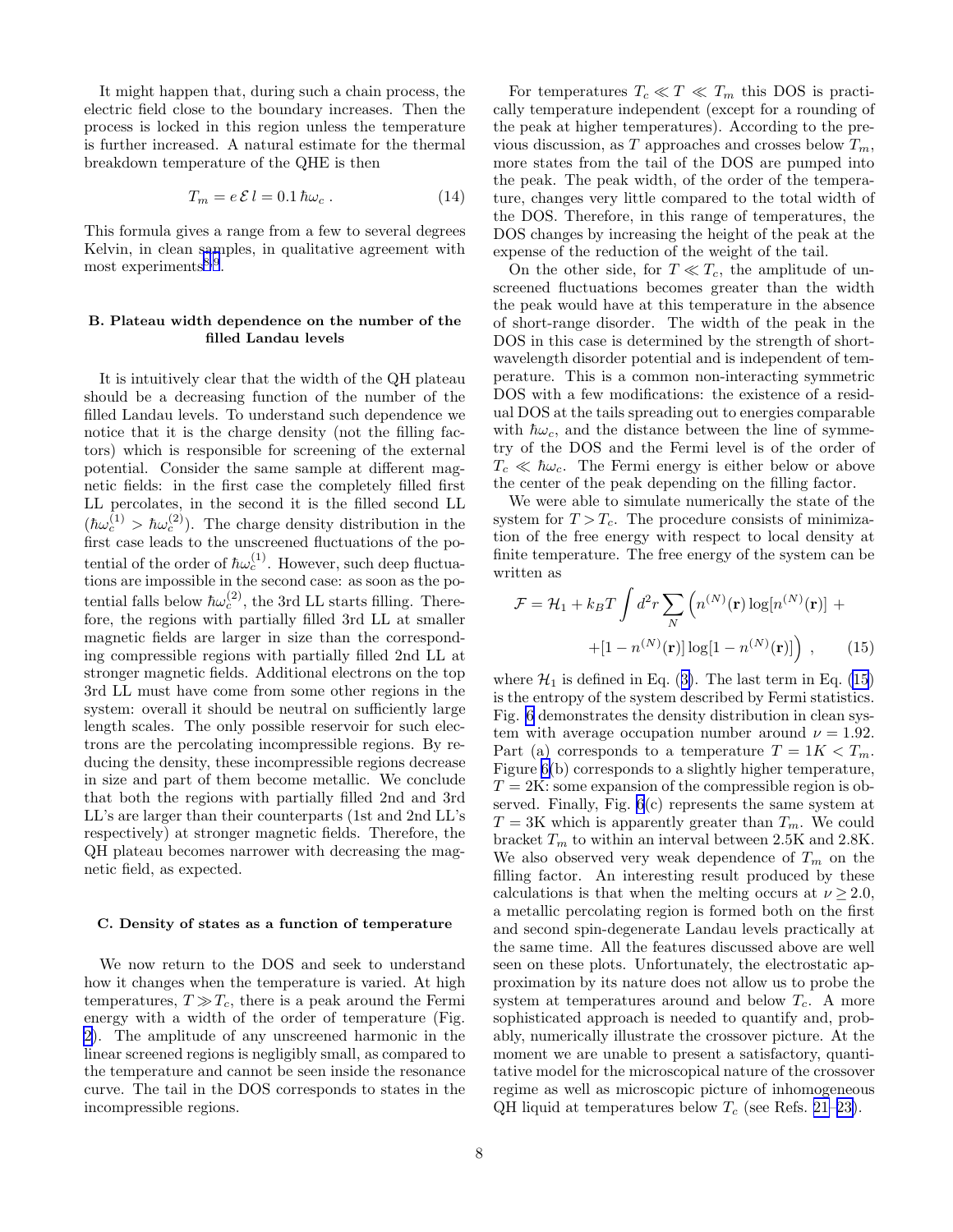<span id="page-8-0"></span>

 $T = 3K$ ,  $v = 0.96$ 

FIG. 6. Numerical simulations of the melting of the QH system. The same sample, with a filling factor  $\nu = 1.92$ , is studied at different temperatures. Shaded areas are compressible, white areas are incompressible. a.  $T = 1$ K; b.  $T = 2$ K; c.  $T = 3K$ . As the temperature is raised compressible areas finally percolate, destroying the QH regime.

## V. DISSIPATIVE PROCESSES AND ENERGY RELAXATION IN THE QH REGIME

The characteristics of the DOS at temperatures above  $T_c$  has various implications on the dissipative dynamics in QH systems. We will concentrate on one of them, namely, the energy relaxation rate in the QH regime. By that we imply that we consider a "clean" system at  $T > T_c$  and at such filling factors that the Hall conductance is quantized with high accuracy. In this Section we intentionally avoid calling this regime non-dissipative since it is dissipation, however small it might be, that we are interested in.

Assume that current is injected into the system. Since dissipative conductivity is finite, there is finite Joule heat released into the electronic system. Depending on the rate of relaxation of this energy from the electrons to the lattice, the 2DES will either be in quasi-equilibrium  $(T_e \simeq T_l)$ , or the electron temperature will raise  $(T_e > T_l)$ to enhance this relaxation and achieve a steady state.

The problem of overheating of the 2DES in such systems has been addressed before in the study of different phenomena. Chow et  $al^{24}$  $al^{24}$  $al^{24}$  considered this effect in the transitional regime between QH plateaus, and argued that the effective electronic temperature dependence on the current contains needed information to reproduce one of the scaling exponents in the universal regime. Although the temperatures studied in Ref. [24](#page-11-0) are apparently low (between 100mK and 500mK) they may still be higher than  $T_c$  since the sample they considered had a thick spacer ( $d = 1800\text{\AA}$ ). The authors argued that the energy relaxation rate to acoustic (piezoelectric) phonon modes scales, at these low temperatures and strong magnetic fields, as  $T_e^4$ ; it was implicitly assumed that the energy relaxation within the 2DES due to inter-electron interaction was sufficiently fast and (with some justification) that diagonal conductivity  $\sigma_{xx}$  was independent of wavevector  $q$  and electron temperature  $T_e$ . The latter assumption obviously fails in the QH regime since finite conductivity results from either thermal activation ( $\sim \exp[\epsilon_a/k_B T_e]$ ) or variable range hopping ( $\sim \exp[-A/T_e^{\beta}]$ ), where  $\epsilon_a$  is an activation energy, and  $\beta$  is some model-dependent positive power.

Our analysis of heating at filling factors within the QH plateaus is reminiscent of the analysis of Ref. [24.](#page-11-0) However, we will use explicitly the properties of the DOS, since it is unclear how to express the surface acoustic wave absorption probability through a global conductivity in the case of spatially inhomogeneous system (see also Ref. [25\)](#page-11-0).

The notion of overheating of the electron system assumes that the electrons are considered to be in thermal equilibrium at some temperature  $T_e$ . This implies that all the energy pumped into the system is distributed throughout it at rate  $\tau_e^{-1}$  which is much greater than the rate of any other energy relaxation process in the system. Important processes which are to be considered are the supply of energy from some external source and release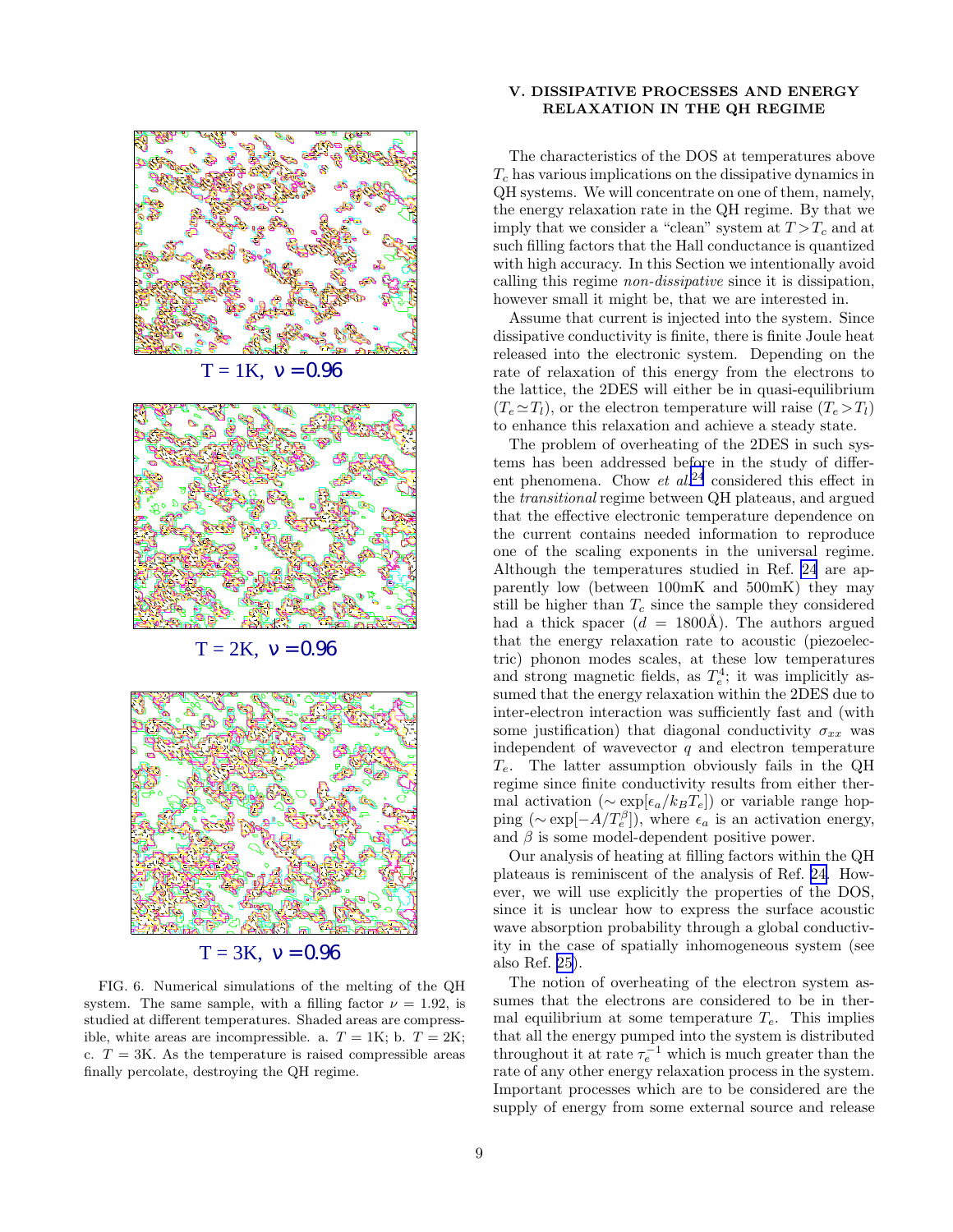<span id="page-9-0"></span>of this energy to a thermal bath. If  $\tau_e$  is the shortest time scale in the problem, and if the temperature of the thermal bath is denoted as  $T_b$ , the 2DES temperature  $T_e$ is defined by the energy balance equation

$$
P_{in} = P_{out}(T_e) , \qquad (16)
$$

where  $P_{in}$  is the input power, and  $P_{out}$  is the energy relaxation rate from the electrons to the heat bath. The relevant question is how much the electron temperature needs to be raised so that Eq. 16 is satisfied. If energy relaxation to the lattice is slow, it is clear that considerable overheating  $(T_e \gg T_b)$  will be observed. Conversely, a fast relaxation mechanism assures that both temperatures are similar  $(T_e \simeq T_b)$ .

The energy fed into the 2DES QH system is Joule heat associated with the injected current  $j$  and dissipative resistivity  $\rho_{xx}$ :  $P_{in} = \rho_{xx}j^2$ . This assumes that most dissipative processes do not involve electron-phonon interactions, otherwise part of the heating is directly applied to the lattice. At this point it is important to emphasize that in the QH regime  $\rho_{xx}$  is exponentially small. For the phonon emission power we write:

$$
P_{\text{out}}(T_e) = 2\pi \sum_{i,f} \sum_{\mathbf{q}} \hbar \omega(\mathbf{q}) |M_{i,f}(\mathbf{q})|^2 f_i (1 - f_f) \times
$$

$$
[(n_{\mathbf{q}}+1) \delta[\epsilon_i - \epsilon_f - \hbar \omega(\mathbf{q})] - n_{\mathbf{q}} \delta[\epsilon_i - \epsilon_f + \hbar \omega(\mathbf{q})]] \quad (17)
$$

where indices  $i$  and  $f$  correspond to initial and final electronic states respectively, q is the phonon momentum;  $f_{i,f}(T_e)$  are fermionic filling factors at temperature  $T_e$ ,  $n_{\mathbf{q}}(T_b)$  is a bosonic filling factor at lattice temperature  $T_b$ , and  $M_{i,f}(\mathbf{q})$  denotes the matrix element of the electronphonon interaction. In Eq. (17) the first term inside the vertical brackets stands for phonon emission while the second corresponds to phonon absorption. To estimate  $P_{\text{out}}$  we make the following approximation: each electronic state can be visualized as a strip with a transverse size of the order of the magnetic length l stretched along some equipotential. Inside any individual potential fluctuation this potential can be linearized. The wave function in this linearized region can then be written as a solution of Landau equation in a homogeneous electric field. Solutions of this equation are enumerated by the local set of one-dimensional wave vectors  $k$  that have meaning of the position of the wave functions center<sup>[26](#page-11-0)</sup>, which for the lowest Landau level read

$$
\psi_k(x,y) = \frac{1}{\pi^{1/4} l^{1/2}} exp\left[i kx - \frac{(y-y_0)^2}{2l^2}\right],
$$
 (18)

where x is the direction along the trajectory and  $y_0 \simeq kl^2$ is the guiding center position. Energies of these states follow the external potential in the fluctuation:

$$
\epsilon_k = \frac{1}{2}\hbar\omega_c + kl^2 e\mathcal{E} \,, \tag{19}
$$

with  $\mathcal E$  being the typical electric field inside the fluctuation. Since the characteristic wavelength of potential

fluctuations in the regime we are studying is much larger than  $l$ , and any transition due to electron-phonon interaction is possible as long as initial and final states have substantial overlap, such transition occurs when the electron moves from one strip to another approximately  $l$  away in the same potential fluctuation. Using the dispersion relation for longitudinal acoustic phonons  $\omega = c_L q$ , with  $q = [q_x^2 + q_y^2 + q_z^2]^{1/2}$ , an estimate of  $\mathcal{E} \simeq 0.1 \hbar \omega_c / el$ , and given that  $c_L \sim 10^3$  m/s, one can make sure that single phonon processes are indeed allowed:  $e\mathcal{E}\triangle y_0 = c_L q > c_L q_x \sim c_L \triangle y_0/l^2$  leads to  $\mathcal{E} > 0.005$   $\hbar \omega_c / el$ , which is certainly the case. The matrix element  $M_{i,f}(\mathbf{q})$ calculated with the wave functions from Eq. (18) depends on the wave vector of initial state only through a phase factor that is irrelevant in this problem.

Since each strip passes through many potential fluctuations (provided that the corresponding equipotential is sufficiently long) the electron on the strip probes many random configurations of the potential and, therefore, averages over the whole ensemble. Hence, one can use the ensemble averaged density of states  $D(\epsilon)$  to describe the probability of the electron having particular initial and final energies, at least for electrons in the incompressible regions. In this approximation, Eq. (17) takes the form:

$$
P_{\text{out}} = 2\pi \sum_{\mathbf{q}} |M(\mathbf{q})|^2 \frac{1}{\alpha - 1} \times
$$
\n
$$
\sum_{\epsilon_{\mathbf{k}}} \left[ \alpha x \frac{D(\epsilon_k) D(\epsilon_k - c_L q)}{(\beta + x)(1 + x)} - \beta x \frac{D(\epsilon_k) D(\epsilon_k + c_L q)}{(\beta x + 1)(1 + x)} \right],
$$
\n(20)

where we denoted  $x = \exp[\epsilon_k/kT_e], \ \alpha = \exp[c_L q/kT_b]$  and  $\beta = \exp[c_L q/kT_e]$ . Changing to an integral over  $\epsilon_k$  and after simple manipulations we obtain:

$$
P_{\text{out}} = k_B T_e \sum_{\mathbf{q}} |\tilde{M}(\mathbf{q})|^2 \frac{\alpha - \beta}{\alpha - 1} \times \times \int_0^\infty dx \frac{D(k_B T_e \log x) D(k_B T_e \log x/\beta)}{(\beta + x)(1 + x)}, \quad (21)
$$

where we absorbed all numerical factors into a redefinition of the matrix element  $M(\mathbf{q})$ . We did not have to specify the exact form of electron-phonon interaction; it can, in fact, be of either piezoelectric or deformation potential nature. The relative contribution of these two types of interaction depends on the temperature<sup>[27](#page-11-0)</sup>, however both are of the same order of magnitude at temperatures around 1K. After averaging over phonon polarization, one gets matrix elements of the order of unity. We chose not to go into details of the form of these matrix elements (see Refs. [27–30](#page-11-0)) since for our purposes only the order of magnitude matters. We kept the factor  $k_B T_e$  as it appeared with the change of integration variable for the sake of dimensionality.

The most important part defining the magnitude of  $P_{\text{out}}$  in Eq. (21) is the density of states  $D(\epsilon)$ . For example, if only states well below the Fermi level, with energies  $\epsilon \ll k_B T_e$ , have weight in the DOS then the range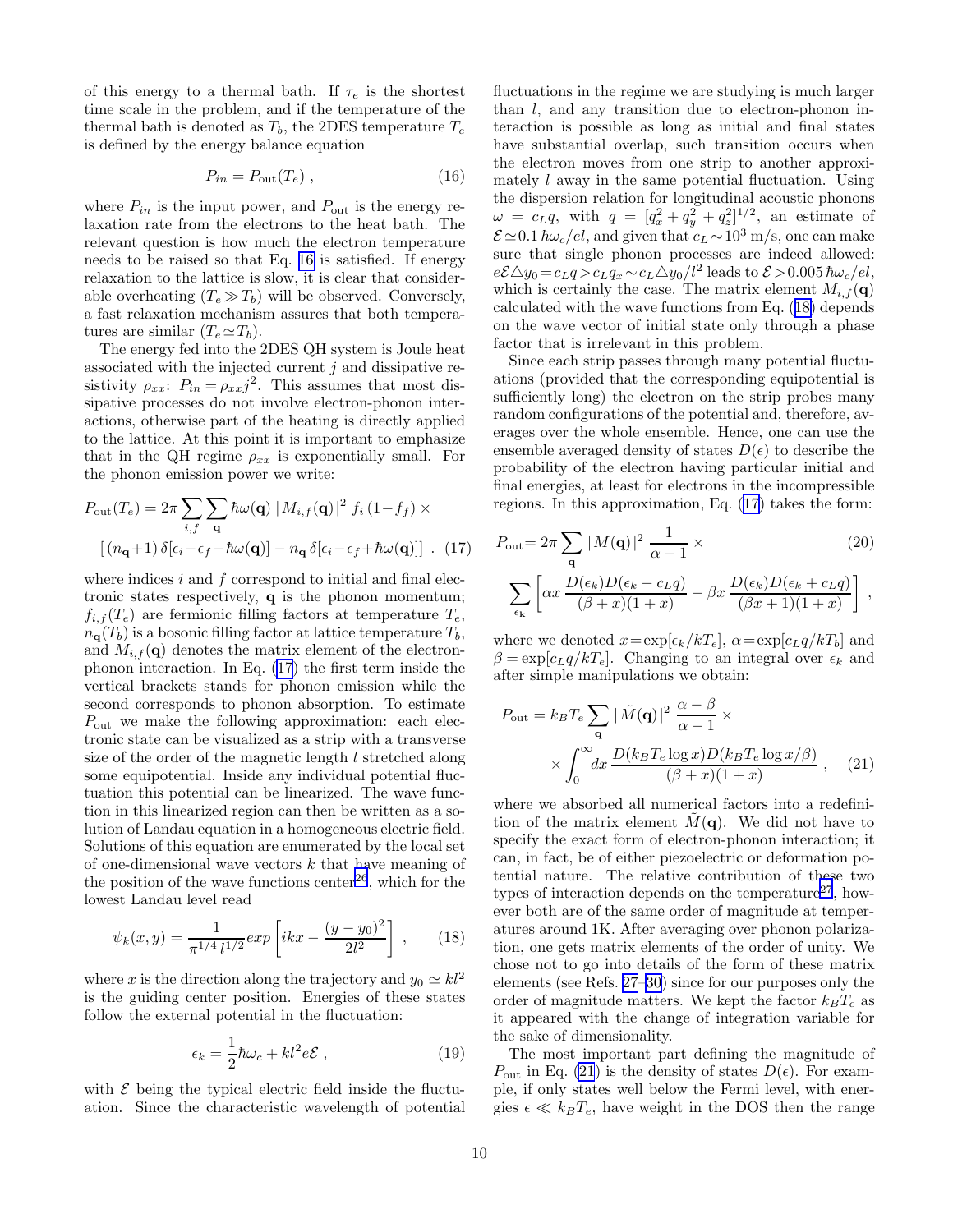of integration over  $x$  in Eq. [\(21](#page-9-0)) becomes exponentially narrow: the upper limit of integration is then of the order of  $\exp[-\epsilon_0/k_BT_e]$ , where  $\epsilon_0$  is the highest energy such that  $D(\epsilon_0)$  is not exceedingly small. On the other hand, if the DOS spreads all the way to the Fermi level, the corresponding integral in Eq. [\(21](#page-9-0)) is not small nor is the emitted power  $P_{\text{out}}$ .

To see that energy relaxation rate due to phonon emission is sufficient to keep the difference  $T_e - T_b$  negligibly small, we recall that Joule heating rate is suppressed exponentially by a factor of  $\exp[-\epsilon_a/kT_e]$ : dissipative transport is due to the electrons (or holes) in the extended states. Different mechanisms of scattering are available for these electrons. Scattering off the electrons in metallic, compressible regions is one mechanism leading to thermal equilibration within the 2DES. The other mechanism proposed in $^{10,11}$  $^{10,11}$  $^{10,11}$  $^{10,11}$  $^{10,11}$  involves interaction with lattice phonons. It is not clear which of these contributions to dissipative resistivity prevails. If under certain conditions the latter one dominates, the 2DES has to be in thermal equilibrium with the lattice and  $T_e \simeq T_b$ . Electron-electron scattering is the only way of releasing energy into 2DES. It is clear, however, from Eq. [\(21\)](#page-9-0), as well as from intuitive arguments, that electrons in metallic regions are interacting with the phonons very effectively and are never a bottleneck for thermal equilibration with the lattice. In general, the metallic regions are always in thermal quasi-equilibrium with the lattice. They may not be equilibrated with the electrons in incompressible regions: in this case the QH system has to sustain the temperature gradients. However, it assumes that the dissipation of energy by incompressible electrons carrying the Hall current occurs via interaction with phonons: in the QH system diffusion (and therefore dissipative conductivity) occurs through inelastic scattering due to the non-degenerate nature of the states in long-range disorder potential.

Expression([21\)](#page-9-0) is applicable in the transitional regime as well. However, when the metallic region percolates, dissipation is also greatly enhanced. Both Joule heating and phonon emission are determined in this case by the same DOS, that is by a finite fraction of the total number of states at the Fermi level. Observation of overheating in this regime<sup>[24](#page-11-0)</sup> is therefore not surprising.

#### VI. CONCLUSIONS

In this paper we demonstrate that screening of longrange fluctuations of the disorder potential leads to a novel form of the density of states. Contrary to the conventional DOS for non-interacting electrons, this screened DOS possesses a distinctive peak at the Fermi level originating from states in metallic (compressible) regions. We argue that this form of DOS remains almost intact with changes in the magnetic field, the only variation being in the width of the peak and in the posi-

tion of the energy of the extended states relative to the Fermi level. We also argue that, as the temperature of the system crosses below a certain value  $T_c$ , short-range fluctuations of the disorder potential become dominant and the nature of the states within the narrow peak in DOS changes. This  $T_c$  is the lower boundary of the range of validity of the electrostatic approximation.

For filling factors that only exhibit the QHE at low temperatures  $(T \n\leq T_c)$ , short-range fluctuations dominate and the full quantum problem needs to be solved. Based on numerical and analytical results obtained by a number of authors, one can expect that for noninteracting electrons, the DOS has symmetric gaussian shape, centered at the energy of extended states. In light of our developments, the assumption of non-interacting electrons needs to be amended by the requirement that the charge density remain unchanged when the temperature is lowered through  $T_c$ , that is, it is still prescribed by electrostatic solution even at low temperatures. This leads not only to a constraint on the distance between the energy of extended states and the Fermi level never to exceed  $T_c$  but also to a more dramatic conclusion: namely, that in these, short-range fluctuations dominated regime, the percolating quantum Hall liquid can nowhere be wider than few magnetic lengths. This conclusion calls for a closer look at the existing quantum theory of the QHE which is based on the assumption of an homogeneous system.

The current common perception of the QHE is that it is an entirely quantum phenomenon. In this sense, the theory of the QHE refers to the lower temperatures  $(T < T_c)$  and to the magnetic fields away from the center of the plateaus. Yet it is important to bear in mind that this QH system is very inhomogeneous and that the "pure" considerations do not apply to the whole system but rather to the regions where the disorder potential is metallically screened. All the observed quantum effects, including the universal behavior at low temperatures, have their origin in these regions. The complete theory of the IQHE has to account for this non-trivial microscopic structure of the 2DES.

Based on the understanding of the QH system described by the electrostatic approximation, we also present a model of melting of QH liquid at higher temperatures. We were able to explain why the electrostatic solution predicts narrow quantum Hall plateaus while experimentally observed plateaus are usually much wider, this difference originating in the crossover behavior described above.

Finally, we applied the derived form of the DOS to the study of dissipative processes in QH system. We showed that since Joule heating is limited in the QH effect by a very low dissipative conductivity, and the relaxation of energy due to the coupling to phonons is very effective (because of the large number of states on the Fermi level), electronic overheating cannot occur (or is negligible) in the QH regime.